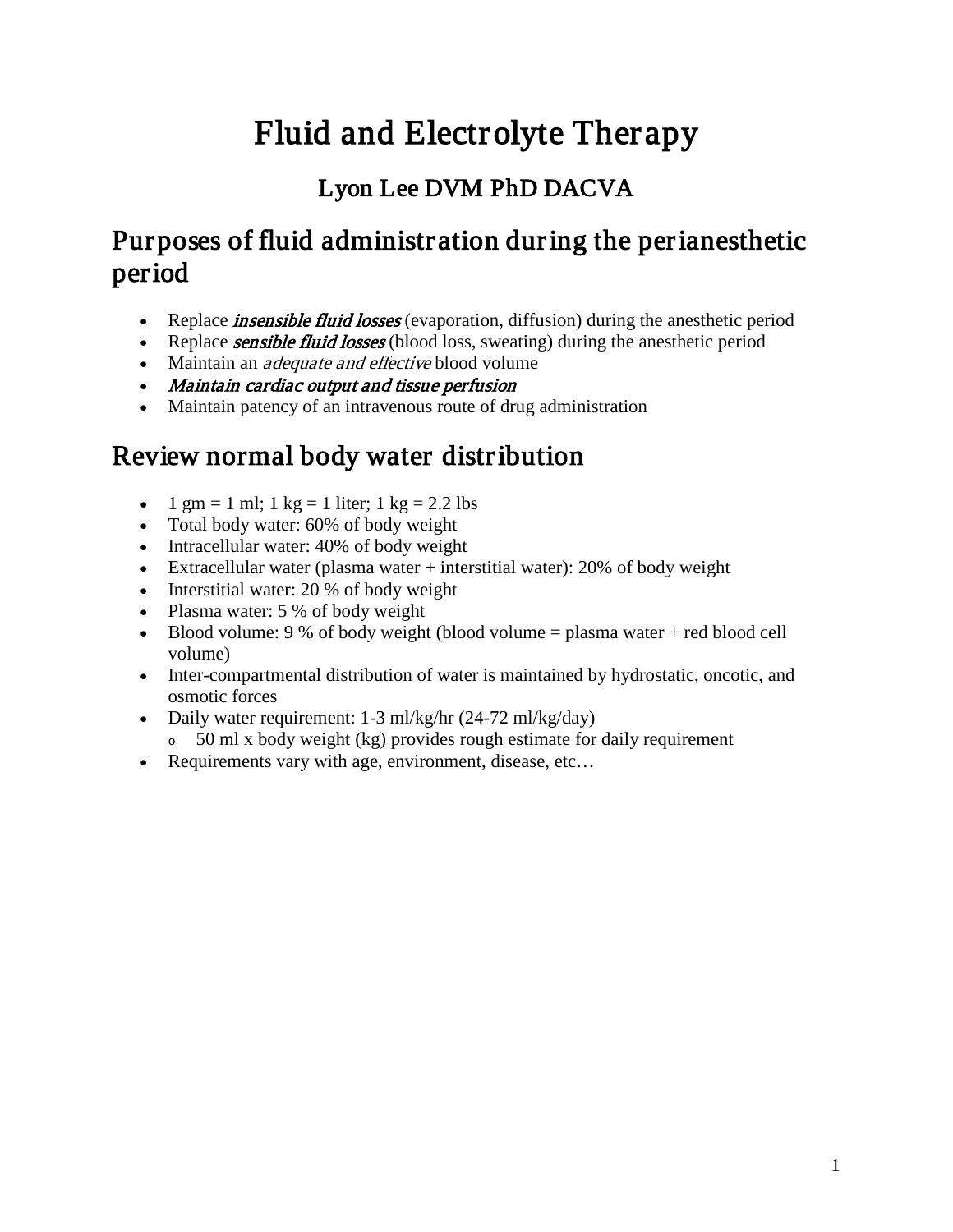

Figure 1. Normal body water distribution

### Fluid movement across capillary membranes

- Filtration is governed by Starling's equation as below
- Net driving pressure into the capillary =  $[(P_c P_i) (\pi_p \pi_i)]$ 
	- $P_c$  = capillary hydrostatic pressure (varies from artery to vein)
	- $P_i$  = interstitial hydrostatic pressure (0)
	- $\sigma$   $\pi$ <sub>p</sub> = plasma oncotic pressure (28 mmHg)
	- $\sigma$   $\pi_i$  = interstitial oncotic pressure (3 mmHg)
- If colloid osmotic pressure (COP) in the capillaries decreases lower than the COP in the interstitium, fluid will move out of the vessels and edema will develop.
- Plasma colloid osmotic pressure
	- <sup>o</sup> Plasma proteins are primary determinant for the plasma colloid osmotic (oncotic) pressure
	- <sup>o</sup> One gram of albumin exerts twice the colloid osmotic pressure of a gram of globulin
	- <sup>o</sup> Because there is about twice as much albumin as globulin in the plasma, about 70 % of the total colloid osmotic pressure results from albumin.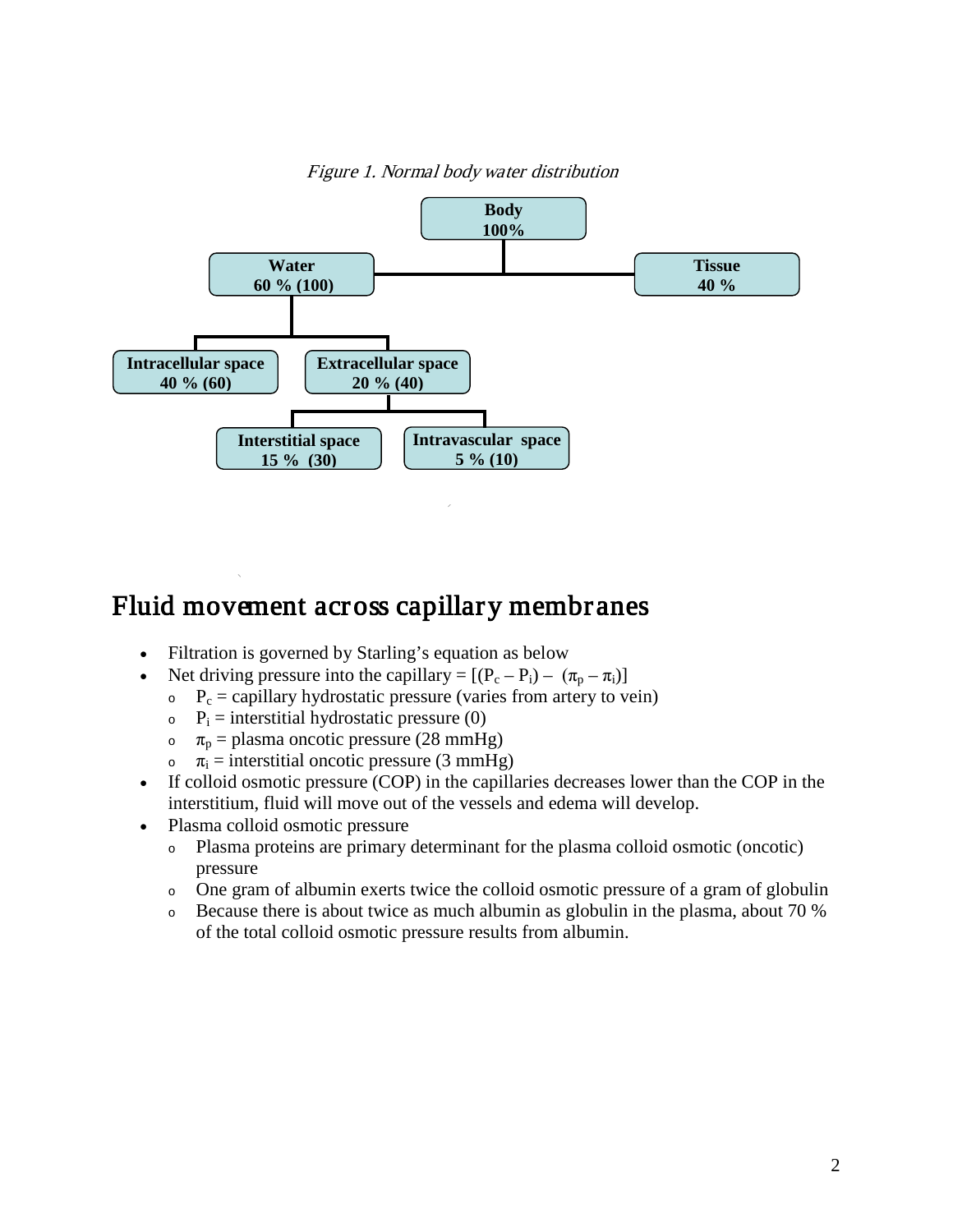

Figure 2. Diagram to show the Starling forces in capillaries

- What happens if animal loses 500 ml of blood?
	- <sup>o</sup> The capillary hydrostatic pressure (Pc) drops especially at the venous end. The net pressure into capillary increases and the balance is no longer maintained so fluid is retrieved into the circulation from the interstitium until Pc is restored.
	- <sup>o</sup> However, this assumes there are enough interstitial (or intracellular) fluids available to shift into the circulatory space without compromising the patient, but when the cell is dehydrated already, only exogenous fluid administration can provide effective circulatory volume replacement in response to the blood volume loss.

## Review of normal electrolyte distribution

#### Sodium

- The major component of ECF
- Osmotic concentration is regulated by maintaining sodium balance and provides osmotic forces to maintain water balance in interstitial fluid compartment
- Generally, water and sodium disturbances occur simultaneously
- Sodium levels indicate overall fluid balance
- Sodium levels are regulated by the kidney, through aldosterone and other related factors

#### Potassium

- The major component of ICF
- 98% of total body potassium is located intracellularly
- Provides osmotic forces to maintain water balance in intracellular fluid compartment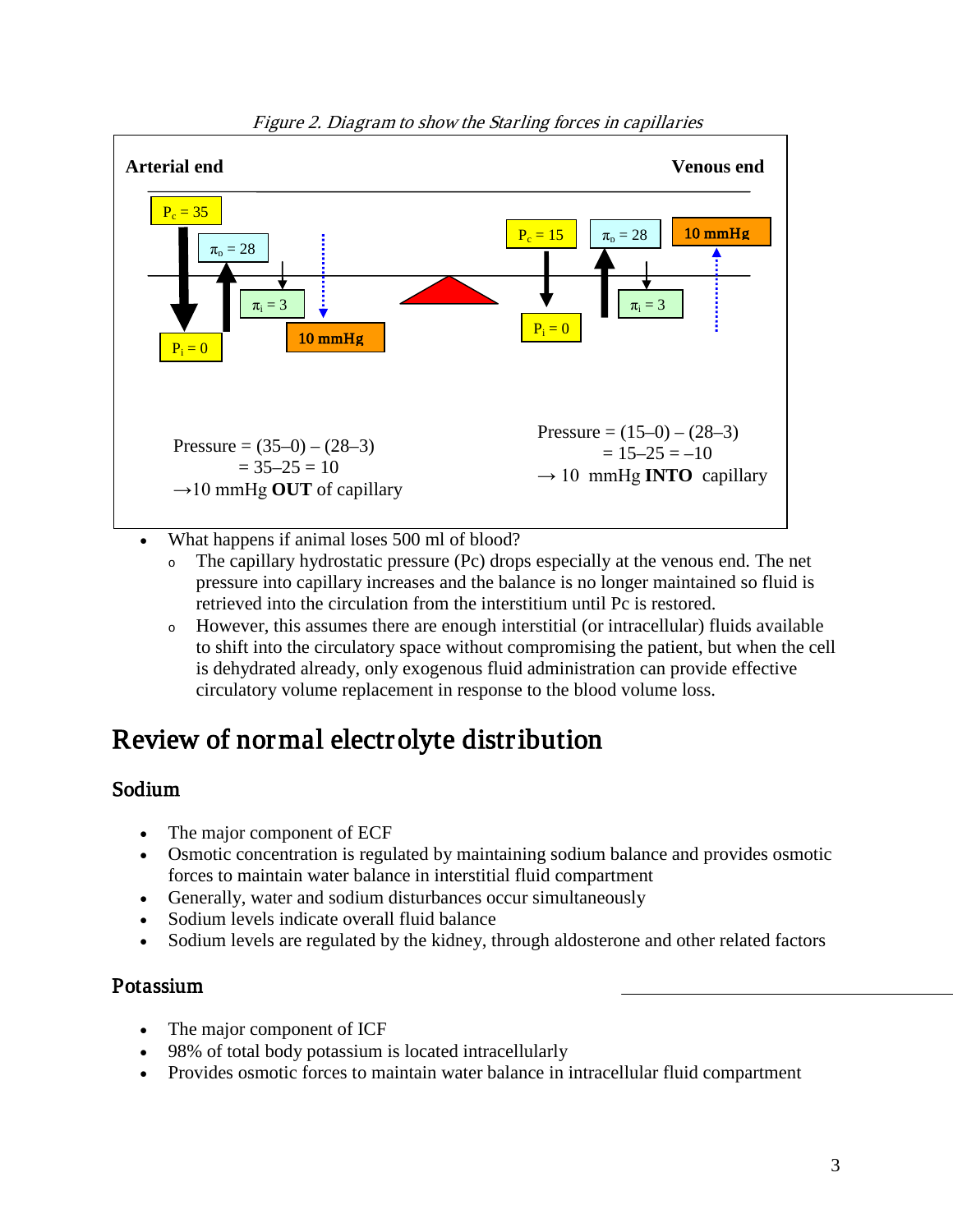- Plasma potassium levels may not reflect total body potassium levels! Because it is indirect measure of intracellular K<sup>+</sup>
- Potassium imbalances result in altered function of excitable membranes (e.g., heart, CNS)
- Normal renal function is required to prevent hyperkalemia
- Hypokalemia should be treated slowly: *do not exceed 0.5- 1 mEq K<sup>+</sup>/kg/hr, also* maximum concentration 40 mEq/L.

#### Calcium:

- Vital ion in normal neuromuscular activity, cardiac rhythm and contractility, cell membrane function, and coagulation
- Highly protein bound: total plasma calcium levels vary with plasma albumin levels, however ionized calcium levels may remain constant

#### Chloride

- The major component of ECF
- Renal regulation of electroneutrality usually results in an inverse relationship between Cl<sup>-</sup> and  $HCO<sub>3</sub>$ <sup>-</sup>
- Tends to follow  $Na^+$ , so chloride deranges, in general, do not need to be directly corrected

#### Bicarbonate

- Part of the major buffer system in the body
- Discussed previously (see Acid Base Physiology and Anesthesia)

#### Other Anions

- Plasma proteins, organic acids, sulphates
- Not routinely measured
- Constitute the "anion gap"

### Changes in fluid and electrolyte balance in response to disease processes

- May vary widely
- Hypovolemia is common!
- Electrolyte changes are variable
- Goal is to correct fluid and electrolyte imbalances before anesthesia, if possible

### Changes in fluid and electrolyte balance in response to anesthesia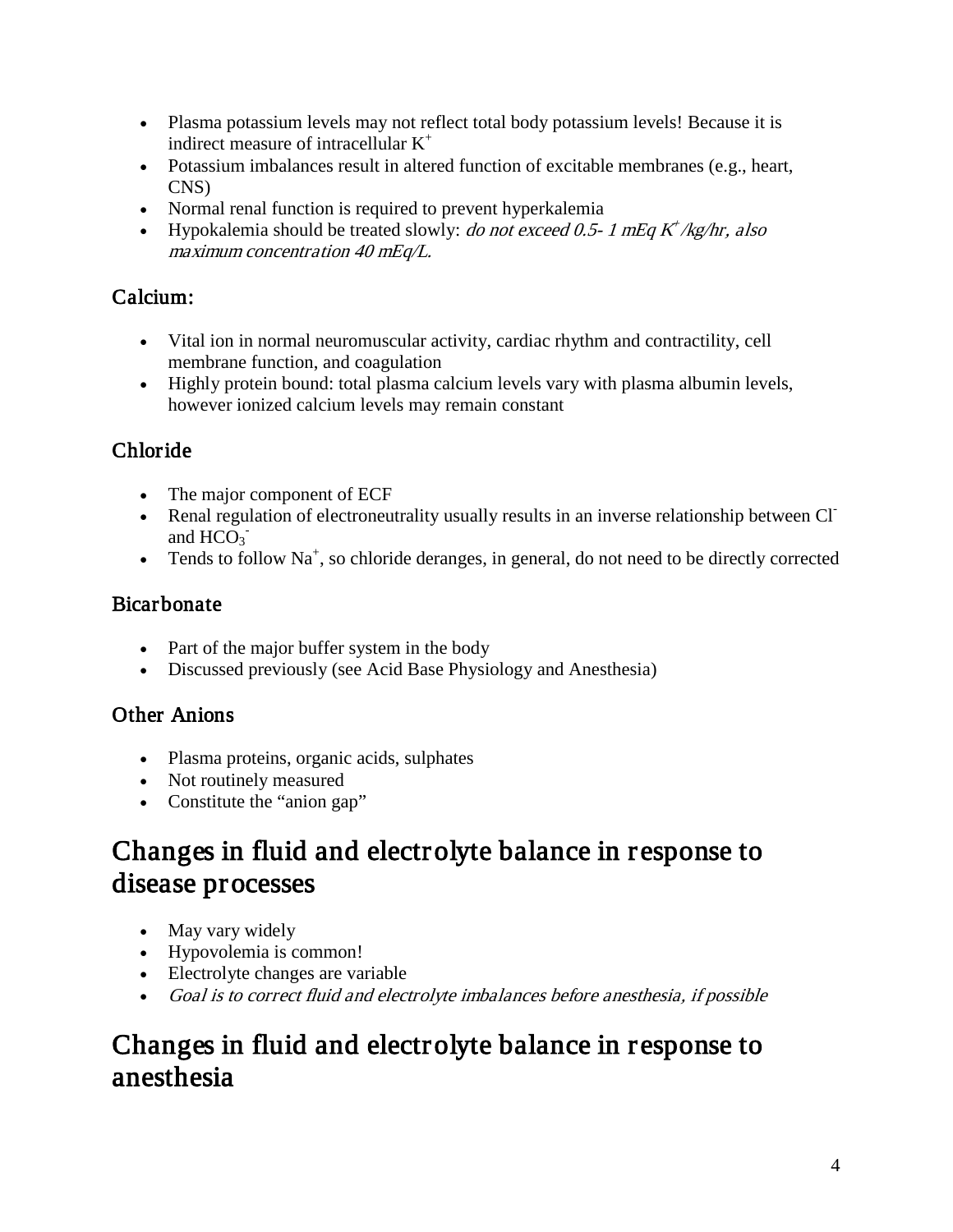- Many anesthetic agents produce *vasodilation and hypotension relative hypovolemia!*
- Results in alterations in sympathetic nervous system activity and the endocrine system
- Redistribution of blood flow with changes in vascular resistance
- Reduction in urinary flow rate, renal blood flow, and glomerular filtration rate seen with withholding water (fasting), anesthetic drug effects, and increased ADH levels
- These effects can be eliminated or reduced by "filling the tank" with crystalloids

## General principles of fluid administration

#### Maintenance vs. replacement therapy

- Maintenance fluid therapy (plasmalyte 56, 0.45 NaCL with dextrose etc) is designed to meet the patient's ongoing sensible and insensible fluid losses with normal fluid volume over  $1 - 2$  days; in the normal animal this is primarily water loss, with a lesser degree of electrolyte loss.
- Replacement fluid therapy (LRS, Plasmalyte A, Normosol, 0.9 NaCL, etc) is designed to replace existing fluid deficits; this usually requires replacement of both water and electrolytes
- The optimal fluid type for each of the above settings depends upon serum electrolytes, acid-base status, and concurrent administration of drugs and blood products.

#### Precautions for rapid fluid administration

- In dogs, maximum fluid administration rate is 90 ml/kg/hr (1 blood volume/hour)
- In cats, maximum fluid administration rate is 60 ml/kg/hr (1 blood volume/hour)
- Monitor cardiopulmonary status carefully.
- Monitor packed cell volume and total plasma protein levels: maintain PCV > 20% and  $TPP > 4$  g/dl

#### Normal fluid administration rates during anesthesia

- Dogs, cats:  $10 20$  ml/kg/hr
- Horses, cattle:  $5 10$  ml/kg/hr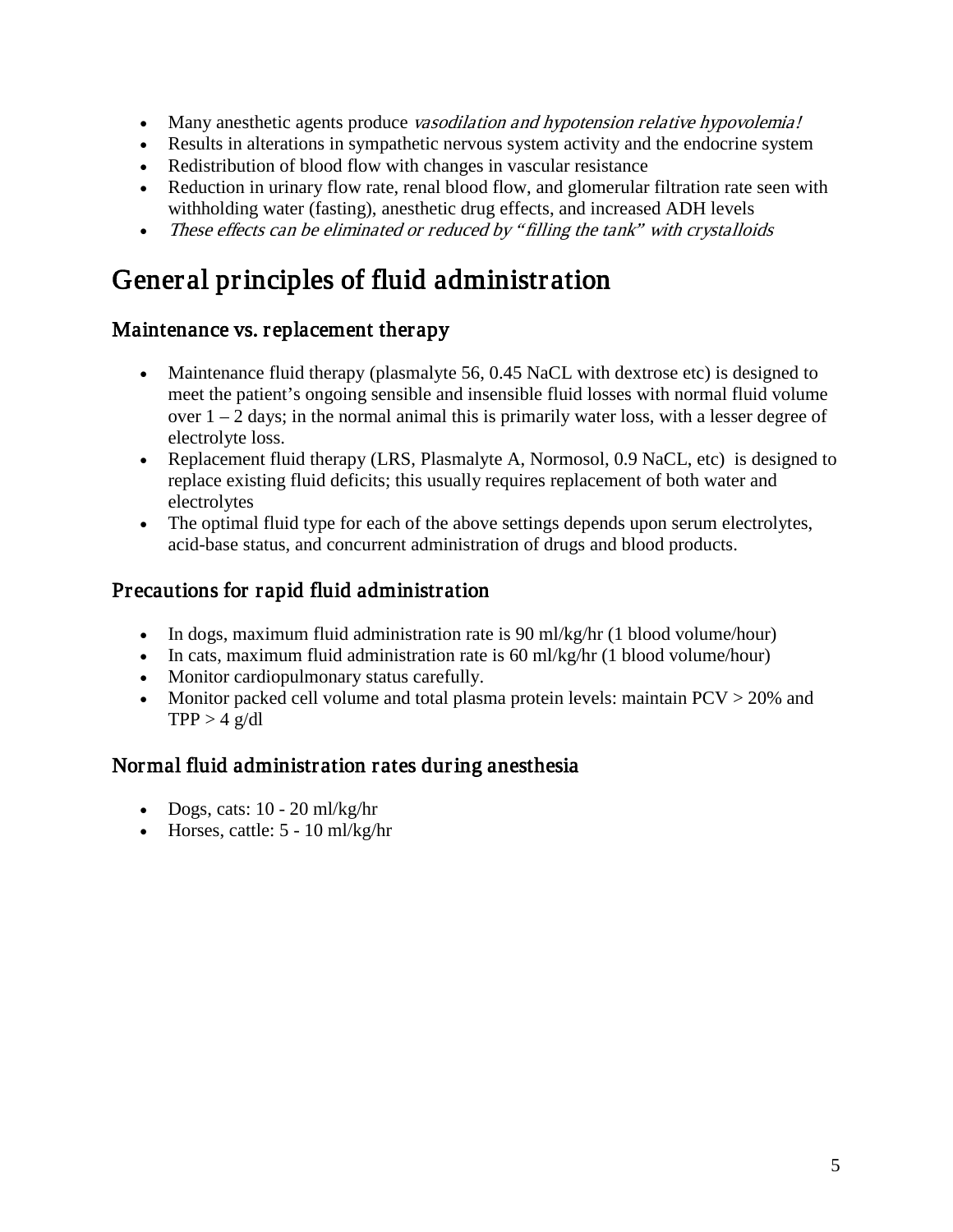| <b>Parameters</b>       | гаэнх т. т нувтогоддо раганность австат тот ната англару раанны<br>Less fluid required | <b>Ideal</b>         | More fluid required    |
|-------------------------|----------------------------------------------------------------------------------------|----------------------|------------------------|
| Central venous          | $> 8$ to 12 cm H <sub>2</sub> O                                                        | $3$ to $8$ cm $H_2O$ | Negative to 5 cm       |
| pressure                |                                                                                        |                      | $H_2O$                 |
| Pulmonary capillary     | $>18$ mmHg                                                                             | $5 - 18$ mmHg        | $< 5$ to 8 mmHg        |
| wedge pressure          |                                                                                        |                      |                        |
| Heart rate              |                                                                                        | $<120$ / $\min$      | >140/min               |
| Cardiac gallop          | Gallop present                                                                         |                      |                        |
| Urine output            | $> 2$ ml/kg/hr                                                                         | $1 - 2$ ml/kg/hr     | $< 0.5$ ml/kg/hr       |
| <b>BUN</b> / Creatinine |                                                                                        | Normal               | Rising/above           |
|                         |                                                                                        |                      | normal                 |
| Urine SG                |                                                                                        |                      | $> 1.020 - 1.030$      |
| Thoracic radiograph     | Edema, big heart,                                                                      | Normal               | Small heart, small     |
|                         | vessels, cava, or                                                                      |                      | vessels, collapsed     |
|                         | liver                                                                                  |                      | cava                   |
| Echocardiography        | Big LA, reduced LV                                                                     | Normal heart size    | Small LA and/or LV     |
|                         | function                                                                               | and indexes          | size with enlarged     |
|                         |                                                                                        |                      | LV walls               |
| Plasma lactate          |                                                                                        | $\lt 2$              | > 2.5                  |
| (mmol/L)                |                                                                                        |                      |                        |
| <b>PCV</b>              | 20                                                                                     | $35 - 45$            | $>$ 45 (rising trends) |
| <b>TP</b>               | $<$ 3.0 g/dl                                                                           | $5 - 8$              | $> 8$ (rising trends)  |
| Respiratory             | Rising trends                                                                          | $<$ 35 / min with    |                        |
| rate/effort             |                                                                                        | minimal effort       |                        |
| Peripheral edema        | Colloid if albumin <                                                                   | CHF or vasculitis if |                        |
|                         | $2.2$ g/dl                                                                             | albumin $> 2$        |                        |
| Albumin                 | Colloid if $< 1.5 -$                                                                   |                      | > 3.5                  |
|                         | 1.8                                                                                    |                      |                        |

Table 1. Physiologic parameters useful for fluid therapy planning

### **Types of fluids available and general indications for their use**

Crystalloid: a solution of crystalline solid dissolved in water

Colloids: a suspension of particles in a liquid ie, does not cross a semipermeable membrane, so exerts a colloid osmotic (oncotic) pressure

#### Crystalloids: Replacement fluids

- Generally are *polyionic isotonic fluids*
- Ringer's, Lactated Ringer's (LRS), PlasmaLyte 148, PlasmaLyte A are all polyionic isotonic crystalloid fluids that *closely mimic plasma electrolyte concentrations* (with or without bicarbonate precursors)
- 0.9% NaCl (normal saline) is an isotonic solution of Na, Cl, and water
- 5% dextrose is an isotonic solution of dextrose in water; the dextrose is rapidly metabolized, thus this essentially results in the administration of free water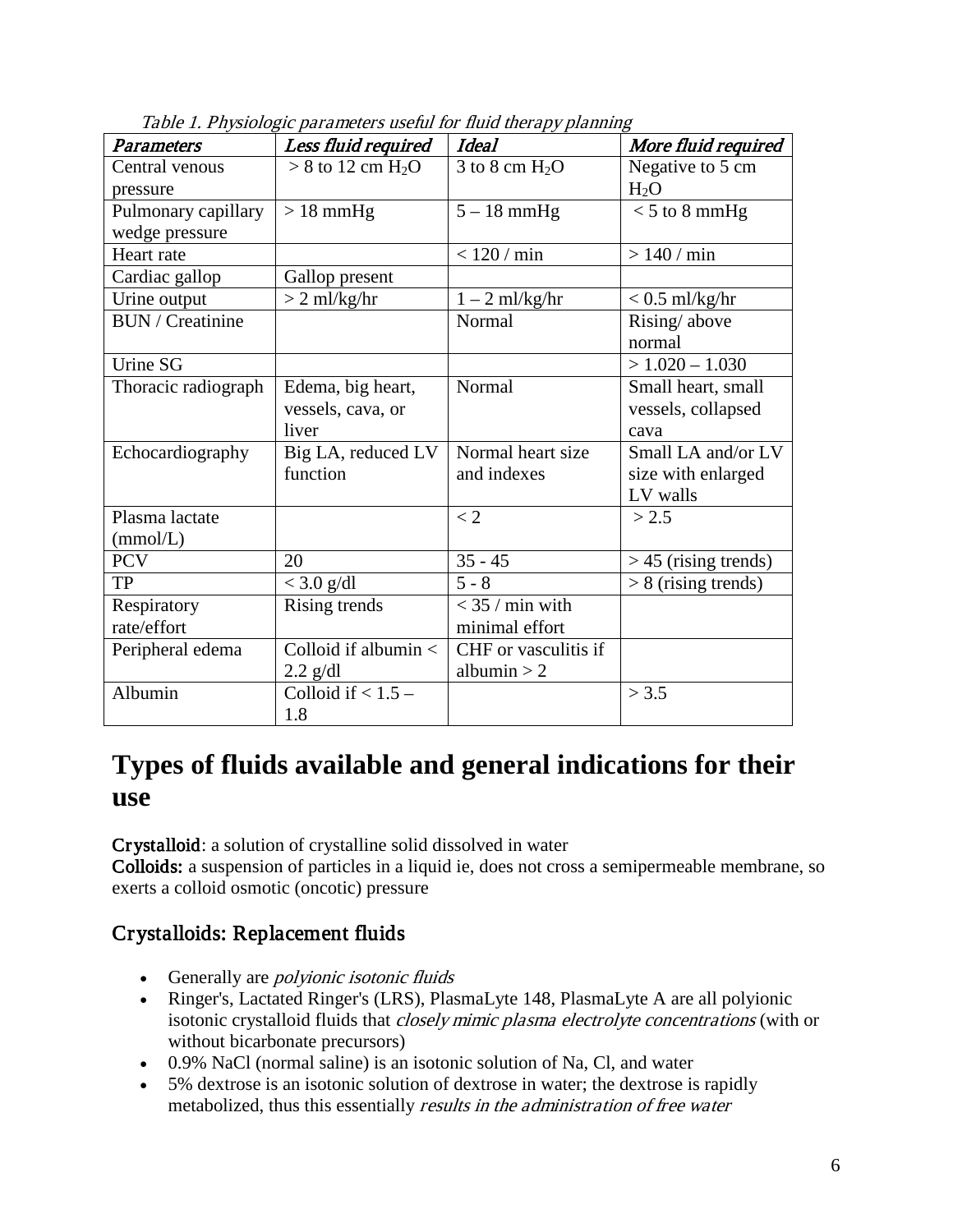- Commonly administered during general anesthesia to diminish the cardiovascular effects of anesthetic drugs and replace ongoing fluid losses
- Usually administered at 10-20 ml/kg/hr in small animal
- Usually administered at 5-10 ml/kg/hr in large animals
- May need to infuse  $40 90$  ml/kg/hr during shock using multiple catheters or fluid pumps
- Replace acute blood loss by administering 3 volumes of crystalloid solution for each 1 volume of blood lost

#### Crystalloids: Maintenance fluids

- Are hypotonic crystalloids that are low in sodium, chloride, and osmolality, but high in potassium compared to normal plasma compositions.
- May or may not contain dextrose
- Generally polyionic isotonic or hypotonic fluids
- Used for *long term fluid therapy*, such as the ICU setting; not generally used during anesthesia
- e.g., 0.45 % sodium chloride, 2.5 % dextrose with 0.45 % saline, 2.5 % dextrose with half strength LRS, Normosol M, Normosol M in 5 % dextrose, PlasmaLyte 56 in 5% dextrose, and Plasmalyte 56 (see Table 2).

### Hypertonic fluids

- Hypertonic crystalloid saline (7.5% NaCl) has been indicated in some shock states to maintain cardiovascular function; pulls fluid into intravascular space by osmosis by creating transient hypernatremia. Dose is 4 ml/kg. Must follow with isotonic, polyionic fluids
- Generally used to treat particular deficits (e.g., 10% dextrose given to a hypoglycemic neonatal foal) or to treat edema (e.g., mannitol; colloid)
- Usually must be given cautiously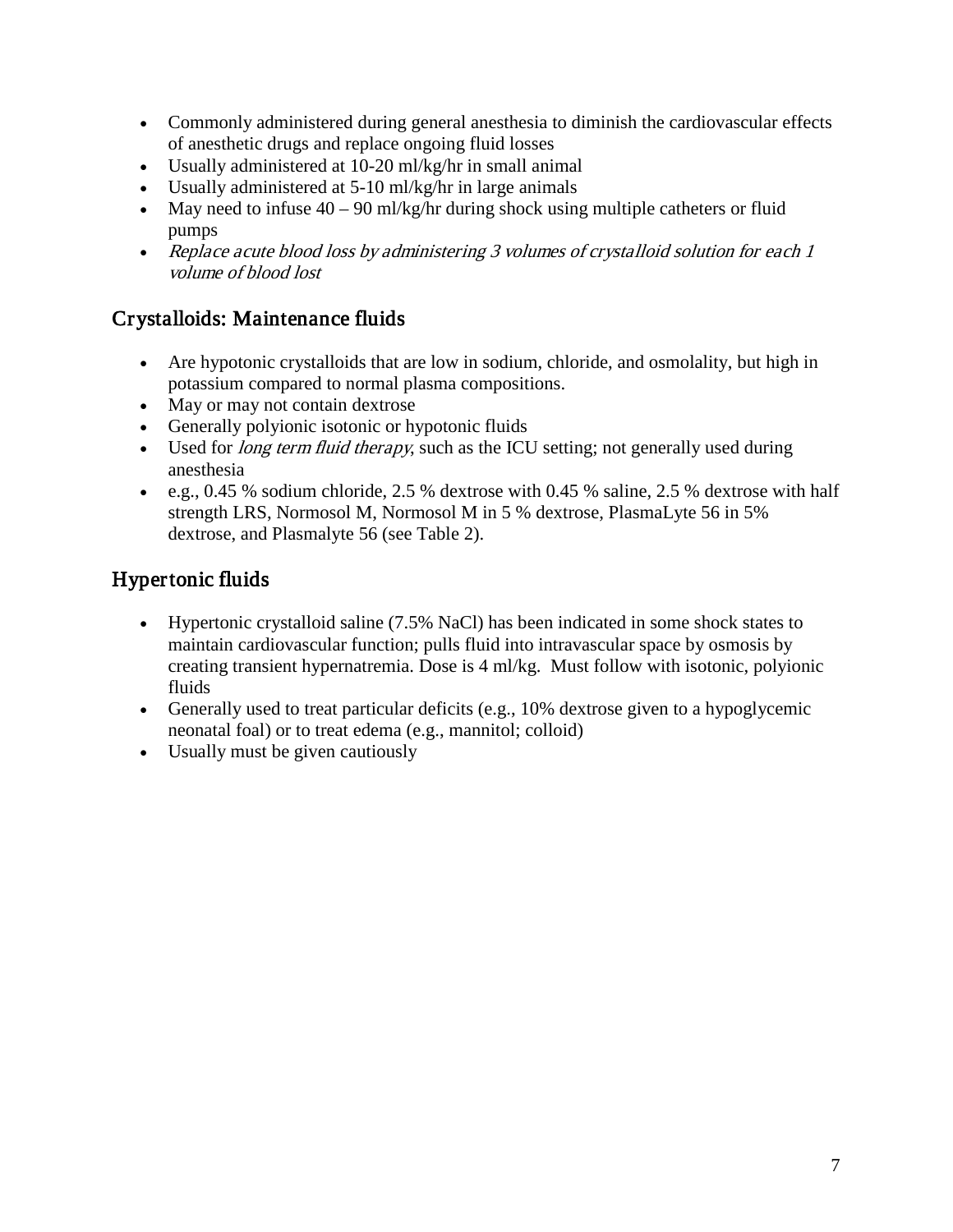| Table 2. Composition of Several Cyrstalloid Fluids |                              |                          |           |                          |                          |                          |                          |                          |                          |                          |                |      |
|----------------------------------------------------|------------------------------|--------------------------|-----------|--------------------------|--------------------------|--------------------------|--------------------------|--------------------------|--------------------------|--------------------------|----------------|------|
| Solution                                           | Type*                        | Na                       | C1        |                          |                          |                          |                          |                          | K Ca Mg Lact Acet Gluc   | %<br>Dex                 | pH             | Osm  |
| Plasma                                             |                              | 144                      | 107       | 5                        | 5                        | 1.5                      |                          |                          |                          |                          | 7.5            | 290  |
| 2.5% Dextrose, 0.45%<br>NaC1                       | M                            | 77                       | 77        | $\overline{\phantom{0}}$ | $\overline{\phantom{0}}$ |                          |                          |                          |                          | 2.5                      | 4.0            | 280  |
| $2.5%$ Dextrose, $1/2$<br>strength LRS             | M                            | 65.5                     | 55        | $\overline{2}$           | 1.5                      | $\equiv$                 | 14                       | $\overline{\phantom{a}}$ |                          | 2.5                      | 5.0            | 263  |
| 5% Dextrose                                        | $\qquad \qquad \blacksquare$ | $\overline{\phantom{a}}$ |           | $\blacksquare$           | $\overline{\phantom{0}}$ | $\overline{\phantom{a}}$ | $\overline{\phantom{a}}$ | $\overline{\phantom{a}}$ | $\qquad \qquad -$        | 5                        | 4.0            | 252  |
| 10% Dextrose                                       | $\qquad \qquad \blacksquare$ | $\qquad \qquad -$        |           | $\blacksquare$           | $\overline{\phantom{0}}$ | $\overline{\phantom{a}}$ | $\overline{\phantom{a}}$ | $\overline{\phantom{a}}$ | $\qquad \qquad -$        | 10                       | 4.0            | 505  |
| 0.9% NaCl                                          | $\mathbf R$                  | 154                      | 154       | $\equiv$                 | $\overline{\phantom{0}}$ | $\blacksquare$           | $\overline{\phantom{0}}$ | $\overline{\phantom{a}}$ | $\overline{\phantom{0}}$ | -                        | 5.0            | 308  |
| <b>Ringer's Soln</b>                               | $\mathbf R$                  | 148                      | 156       | $\overline{4}$           | 4.5                      | $\overline{\phantom{0}}$ |                          | $\overline{\phantom{a}}$ | $\overline{\phantom{0}}$ | $\overline{\phantom{0}}$ | 6.0            | 309  |
| <b>LRS</b>                                         | $\mathbf R$                  | 130                      | 109       | $\overline{4}$           | 3                        | $\blacksquare$           | 28                       | $\overline{\phantom{a}}$ |                          | $\overline{\phantom{0}}$ | 6.5            | 273  |
| PlasmaLyte A                                       | $\overline{R}$               | 140                      | 98        | 5                        | L.                       | 3                        | $\blacksquare$           | 27                       | 23                       | $\overline{\phantom{0}}$ | 7.4            | 294  |
| PlasmaLyte 148                                     | $\mathbf R$                  | 140                      | 98        | 5                        | L,                       | 3                        | $\overline{\phantom{0}}$ | 27                       | 23                       | ÷,                       | 5.5            | 294  |
| PlasmaLyte $56 + 5%$<br><b>Dextrose</b>            | M                            | 40                       | 40        | 16                       | L,                       | 3                        | $\overline{\phantom{a}}$ | 16                       | $\equiv$                 | 5                        | 5.0            | 362  |
| PlasmaLyte 56                                      | M                            | 40                       | 40        | 13                       | L,                       | 3                        | $\overline{\phantom{0}}$ | 16                       |                          |                          | 5.5            | 110  |
| 7.5 % Hypertonic NaCl                              | $\mathbf R$                  |                          | 1283 1283 |                          |                          |                          |                          |                          |                          |                          | $5.0 -$<br>5.7 | 2567 |

• Ions are presented as mEq/l

•  $*M =$ Maintenance; R = Replacement

#### Colloids

- Synthetic colloids are polydisperse (various molecular weight) and do not readily cross semipermeable membrane.
- Hypertonicity pulls fluids into the vascular space and increase blood volume which effect is longer lasting compared to crystalloid therapy.
- Solutions of starch or dextrans (of various molecular weights)
- Smaller volumes of colloids are as effective as larger volumes of crystalloids in maintaining intravascular fluid volume
- Historically have had a number of problems associated with their use, including allergic reactions, impaired coagulation, and renal damage; solutions available now have less problems associated with their use
- Expensive compared to crystalloids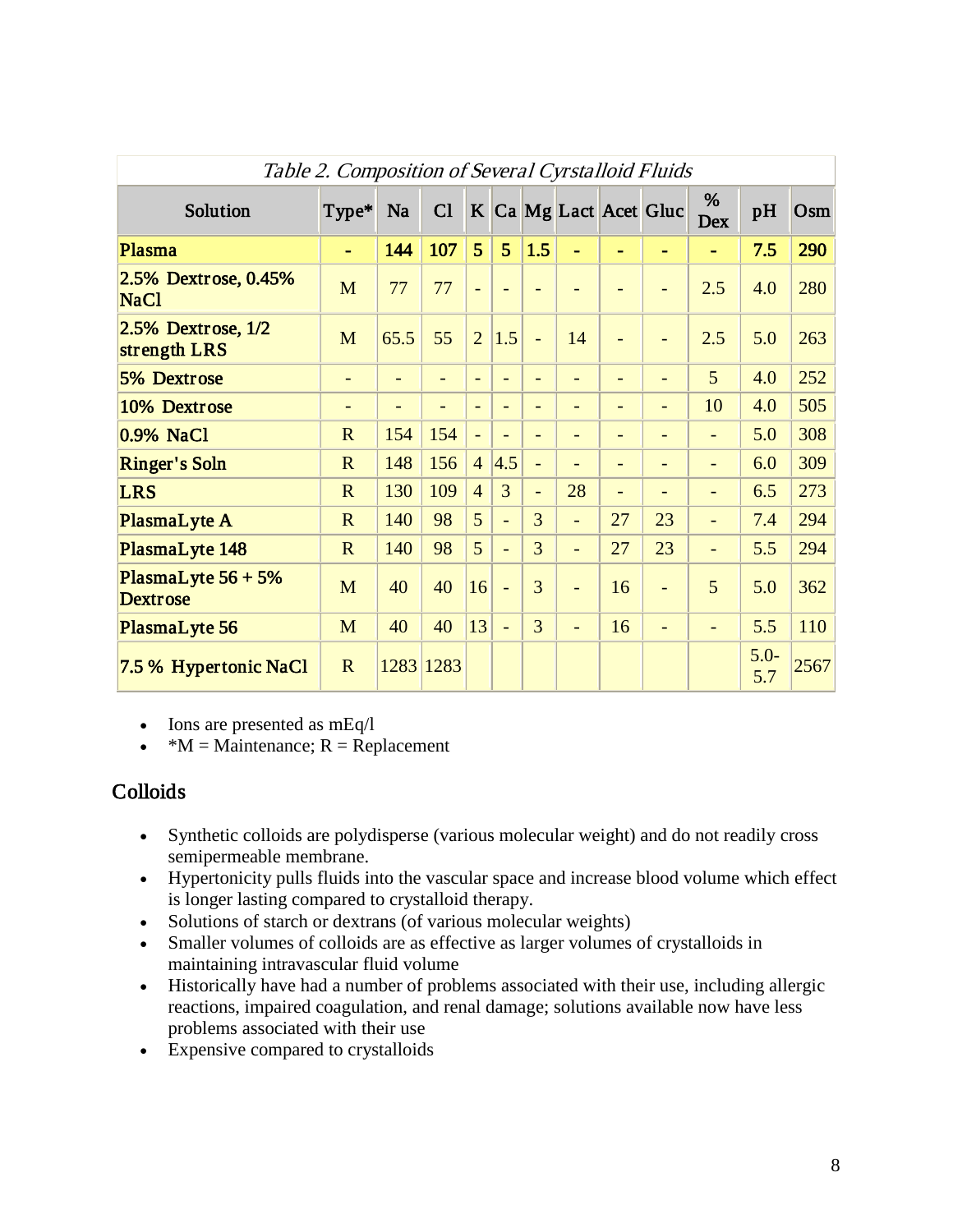| Solution                                  | <b>Na</b> | Cl  |   | $K$ Ca | Colliod                                                                      | <b>COP</b><br>(mmHg) | pH             | Osm  |
|-------------------------------------------|-----------|-----|---|--------|------------------------------------------------------------------------------|----------------------|----------------|------|
| Plasma                                    | 144       | 107 | 5 | 5      |                                                                              |                      | 7.5            | 290  |
| Hetastarch<br>6% in 0.9% NaCl<br>(HEspan) | 154       | 154 |   |        | <b>Hydrox</b> yethylated<br>amylopectic $60 \text{ g/L}$<br><b>MW 450 KD</b> | 31                   | 5.5            | 310  |
| Dextran 40 in 0.9 % NaCl                  | 154       | 154 |   |        | Dextran $100 \text{ g/L}$<br><b>MW 40 KD</b>                                 | $>100$               | $3.5 -$<br>7.0 | 310  |
| Dextran 70 in 0.9 % NaCl                  | 154       | 154 |   |        | Dextran $60 g/L$<br><b>MW 70 KD</b>                                          | $>100$               | 5.0            | 309  |
| $6\%$ Albumin in 0.9 %<br><b>NaCl</b>     | 154       | 154 |   |        | <b>MW 69 KD</b>                                                              | 30                   | 5.5            | 310  |
| 7.5 % NaCl-6% dextran 70 1283 1283        |           |     |   |        |                                                                              | 75                   | $4 - 5$        | 2567 |

Table 3. Composition of Several Colloidal Fluids

Table 4. Fluid type and volume ratio for plasma volume restoration

| <b>Fluid Type</b>         | Examples                          | Volume needed<br>to increase<br>plasma volume<br>by 1 liter | Distribution                                                         | Examples of<br>clinical indication                                               |
|---------------------------|-----------------------------------|-------------------------------------------------------------|----------------------------------------------------------------------|----------------------------------------------------------------------------------|
| <b>Colloid</b>            | <b>Starch Gelatin</b><br>Dextrans | 1 liter                                                     | Plasma volume                                                        | Hypovolemia,<br>hypotension,<br>normovolemic<br>hemodilution,<br>hypoalbuminemia |
| Hypertonic<br>crystalloid | 7.5 % saline                      | 300 ml                                                      | Immediate<br>plasma volume<br>expansion<br>causing ICFV<br>reduction | Hypovolemic shock,<br>cerebral edema                                             |
| Hypotonic<br>crystalloid  | 5 % dextrose                      | 14 liters                                                   | <b>Total body</b><br>weight                                          | Free water deficit,<br>hypernatremia                                             |
| Isotonic<br>crystalloid   | 0.9 % NaCL, LRS                   | 3 liters                                                    | ECFV (plasma)<br>volume and ISFV<br>expansion)                       | Dehydration,<br>hypovolemia,<br>hypotension,<br>normovlemic<br>hemodilution      |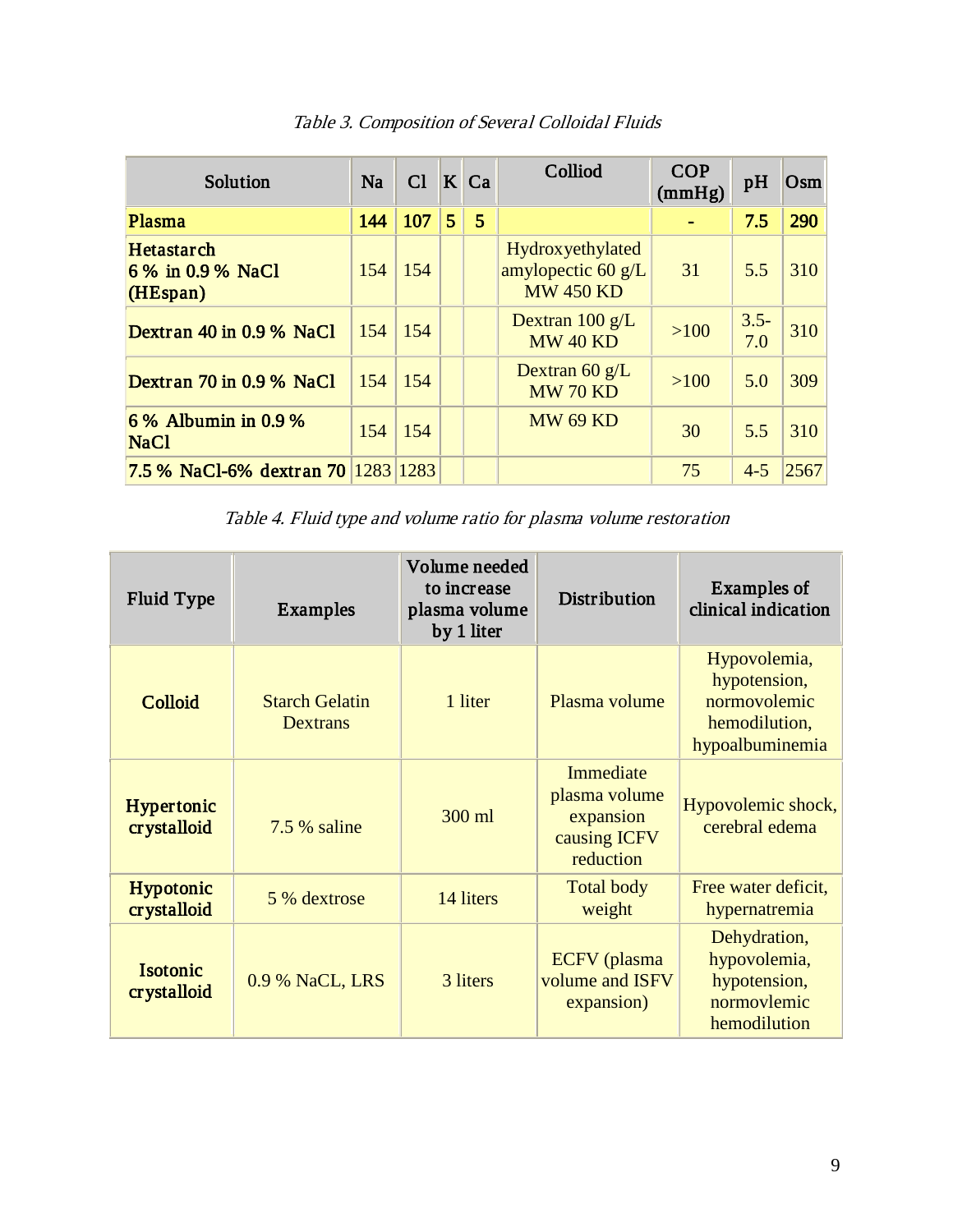## Blood and blood components

#### **Whole blood**

- Contains it all: colloids (plasma proteins), clotting factors including platelets, red blood cells for oxygen carrying capacity
- Relatively easy to collect and store
- *Indications*: acute blood loss, concurrent anemia and hypoproteinemia, clotting defects
- Stored blood is not quite as useful as fresh blood: reduced oxygen carrying capacity (review 2,3-DPG), platelets are inactive, clotting factors may be degraded
- A blood filter must be always used to sieve microthrombi from the blood product.
- $5 15$  ml/kg/hr rate is used to treat acute hypovolemia, and 40-60 ml/kg/hr can be used in life-threatening emergency.
- In massive transfusion, defined as blood volume replacement greater than 1.5 times the recipient volume, abnormal bleeding may occur.
- This homeostatic defects is characterized by oozing from the operative wound, mucous membranes, and intravenous puncture sites.
- Blood types and crossmatching
	- <sup>o</sup> Crossmatching between donor and recipient will minimize a fatal outcome.
	- $\circ$  There are about 12 types in dogs but DEA 1.1, 1.2, 1.7 are most antigenic.
	- <sup>o</sup> Cats have AB blood group system; the most common being type A.
	- <sup>o</sup> Always administer slowly in the beginning so as to allow adequate time to detect any adverse reactions, such as rashes, edema, vomiting, fever, DIC, dyspnea, hypotension, unconsciousness and tachycardia

#### Packed red blood cells

- Red cell fraction of separating plasma from whole blood
- Usually has a PCV of 70%
- Useful in treating *anemia*
- Reduces risk of fluid overload
- Reconstitute with equal volumes of 0.9% saline

#### Plasma

- Two types: fresh or frozen
- Fresh plasma contains colloids, active platelets, and clotting factors
	- <sup>o</sup> Useful in treating coagulation defects
- Frozen plasma can be stored for periods up to a year; serve as a source of colloids (plasma proteins); often collected from stored whole blood when the red cell fraction is no longer viable
	- <sup>o</sup> Useful in treating hypoproteinemia and maintaining normal colloidal osmotic pressure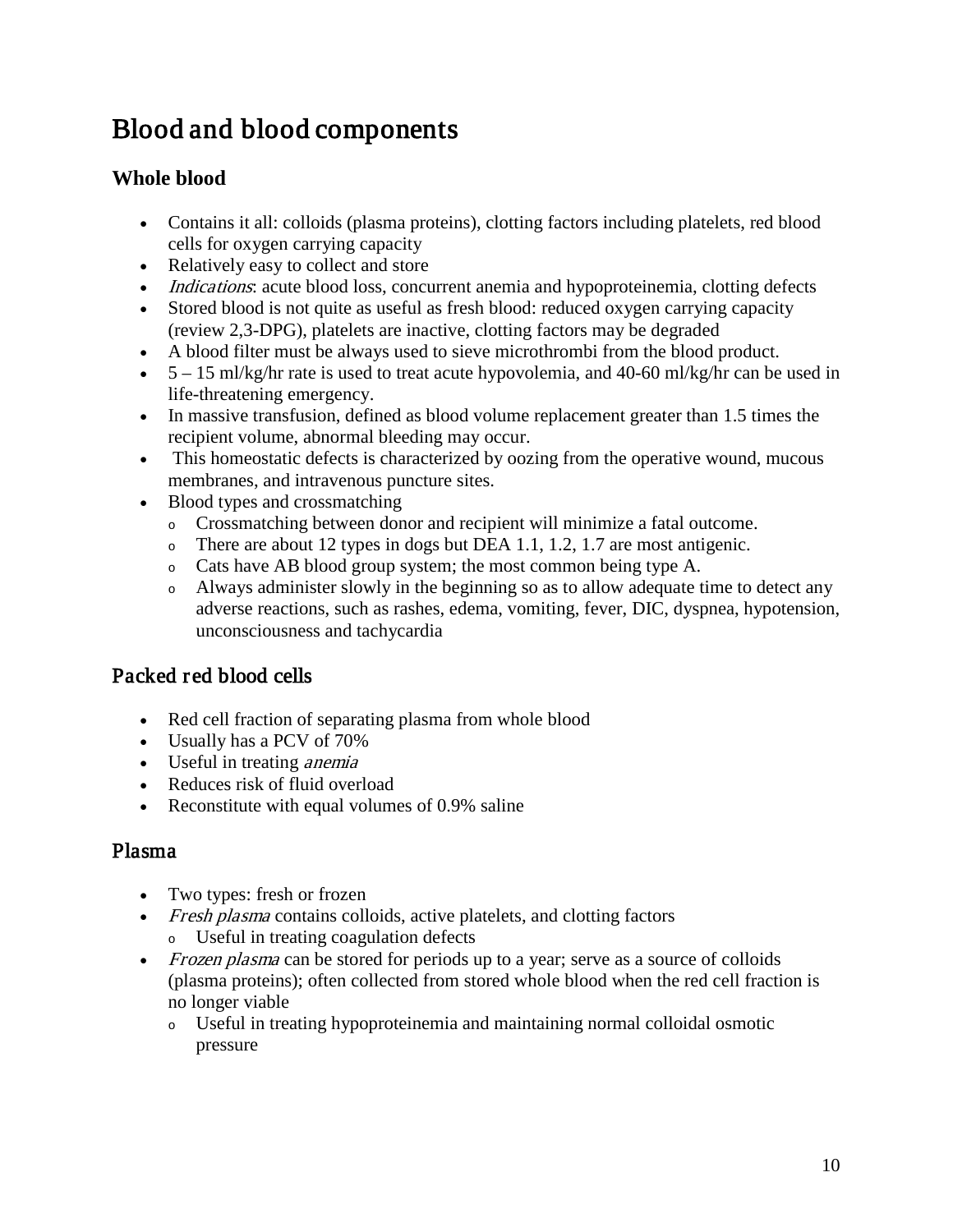#### Principles of blood and plasma transfusions

- Consider transfusion if  $PCV < 20\%$  and/or TPP  $< 4 \text{ gm/dl}$
- Transfuse appropriate blood components
- Administration rate:  $< 10$  ml/kg/hr (unless in crisis)

#### Complications of blood and plasma transfusions:

- Immune response to red cell antigens
- Immune response to white cell antigens
- In vitro (storage) changes
- Coagulation defects
- Citrate intoxication
- Hyperkalemia
- Hypothermia
- Sepsis

#### Blood substitutes - [Oxyglobin](http://www.biopure.com/animal_health/home_animalhealth.htm)®



- Purified bovine hemoglobin in lactated ringer's solution
- Doesn't contain red blood cells instead contains crosslinked hemoglobin molecules
- Plasma half life is 30-40 hours
- Approved for use in dogs, but may also be used in other species
- Provides oxygen carrying capacity and oncotic pressure (consists of large protein molecules) - improves oxygenation and provides volume expansion